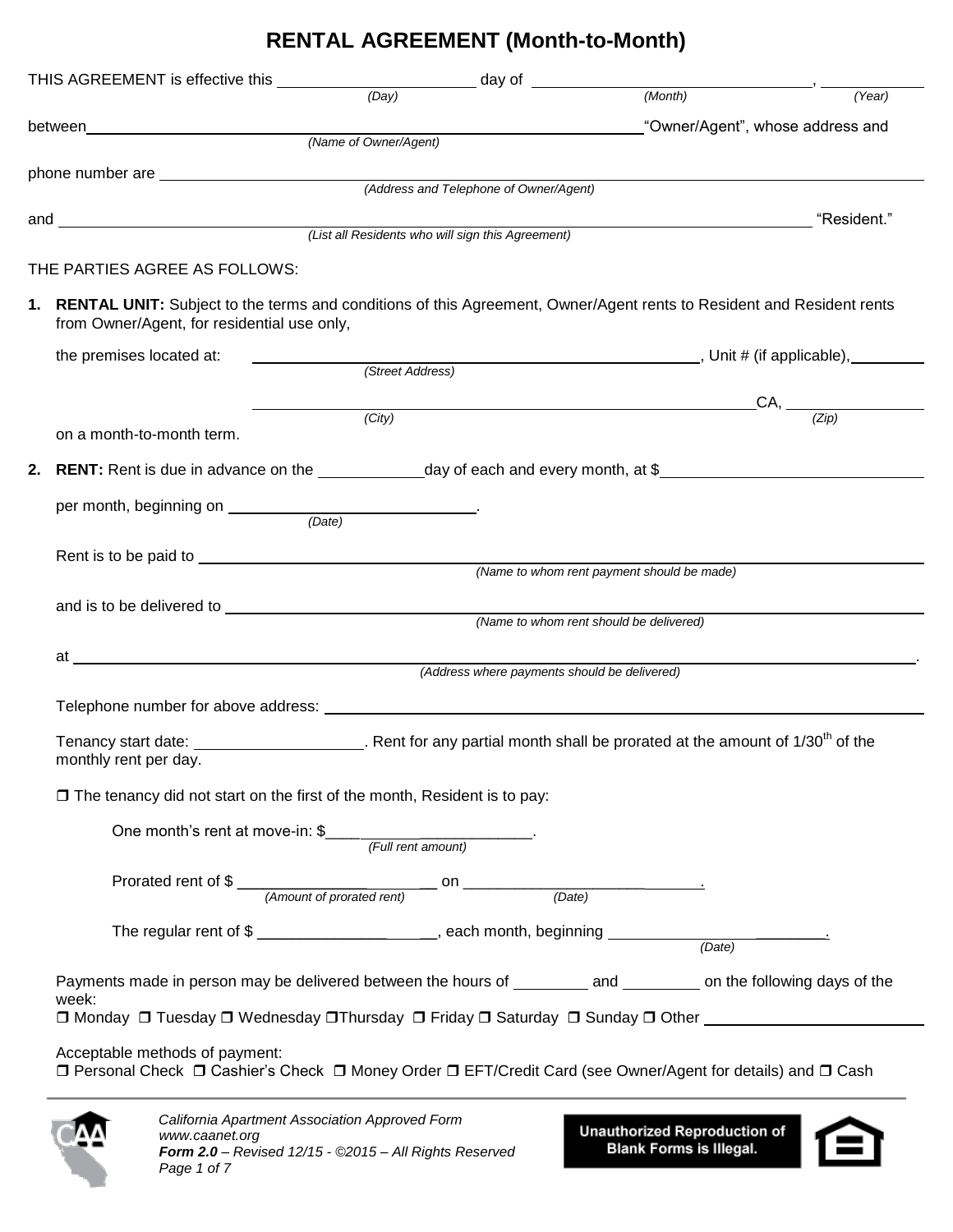**3.** LATE FEES AND INSUFFICIENT FUNDS: If rent is paid after the of the month, there will be a

late charge of \$ late fee is presumed to be the amount of damage resulting from the late payment of rent. It would be impracticable or extremely difficult to fix the actual damage. This sum represents a reasonable endeavor by the Owner/Agent to estimate fair average compensation for any loss that may be sustained as a result of late payment of rent. Failure to pay the fee is a material breach of this Agreement. Pursuant to California law, if Resident passes a check on insufficient funds, Resident will be liable to Owner/Agent for the amount of the check and a service charge of \$ , not to exceed \$25 for the first check passed on insufficient funds, and \$35 for each subsequent check passed on insufficient funds. The Owner/Agent may refuse a personal check as the form of rent payment to cure a Three-Day Notice to Pay Rent or Quit.

Owner/Agent may apply any payment made by Resident to any obligation of Resident to Owner/Agent notwithstanding any dates or other direction from Resident that accompanies any such payment. Any attempt by Resident to allocate a payment in any other way shall be null and void, including the use or application of a restrictive endorsement on the face of any check.

**4. SECURITY DEPOSIT:** Resident shall deposit with Owner/Agent, as a security deposit, the sum of \$  $\Box$  prior to taking possession of the unit or  $\Box$  no later than

Resident shall not use the security deposit to pay any month's rent. Owner/Agent may withhold from the security deposit only such amounts as are reasonably necessary to remedy Resident defaults including, but not limited to, the following:

- (a) defaults in the payment of rent,
- (b) to repair damages to the premises caused by Resident, exclusive of ordinary wear and tear, and/or
- (c) to clean the premises, if necessary, upon termination of the tenancy in order to return the unit to the same level of cleanliness it was in at the inception of the tenancy, and/or
- (d) to restore, replace, or return personal property or appurtenances, exclusive of ordinary wear and tear.

No later than 21 calendar days after Owner/Agent has regained possession of the premises, Owner/Agent shall return any remaining portion of such security deposit to Resident. Any remaining portion of the security deposit shall be returned in the form of a single check made out to all Residents listed above. After either the Owner/Agent or the Resident provides notice to terminate the tenancy, the Owner/Agent and Resident may mutually agree to have the Owner/Agent deposit any remaining portion of the security deposit electronically to a bank account or other financial institution designated by the Resident or to another form or method of return.

- **5. RENTAL UNIT AVAILABILITY:** In the event the unit is not available on the move-in date due to a prior Resident holding over, or other cause not within the control of Owner/Agent, Resident's damages will be limited to a return of the security deposit, any holding or other deposits and any advance payment of rent.
- **6. UTILITIES:** Resident shall pay for all utilities, services and charges, if any, made payable by or based upon occupancy of Resident, **except**:

Resident shall have the following utilities connected at all times during the tenancy (check as applicable): **□Gas □Electric □Water □Trash □Sewer □Other:** 

Disconnection of utilities due to non-payment is a material violation of this Agreement.

Resident shall not use common area utilities (such as water or electricity) for the Resident's personal use, without prior written permission from the Owner/Agent.

- **7. CASH PAYMENT:** The Owner/Agent may demand or require cash as the exclusive form of payment of rent or security deposit if the Resident has previously attempted to pay the Owner/Agent with a check drawn on insufficient funds or the Resident has stopped payment on a check, draft, or money order. If the Owner/Agent chooses to demand or require cash payment under these circumstances, the Owner/Agent shall give the Resident a written notice stating that the payment instrument was dishonored and informing the Resident that the Resident shall pay in cash for a period determined by Owner/Agent, not to exceed three months, and attach a copy of the dishonored instrument to the notice.
- **8. ELECTRONIC RENT PAYMENTS:** Payment online or by direct deposit may be rejected or returned by Owner/Agent during the pendency of any legal action, or in anticipation of legal action. Failure or refusal by Resident to cash Owner/Agent's rent refund check shall not defeat Owner/Agent 's rejection of the rent being refunded.



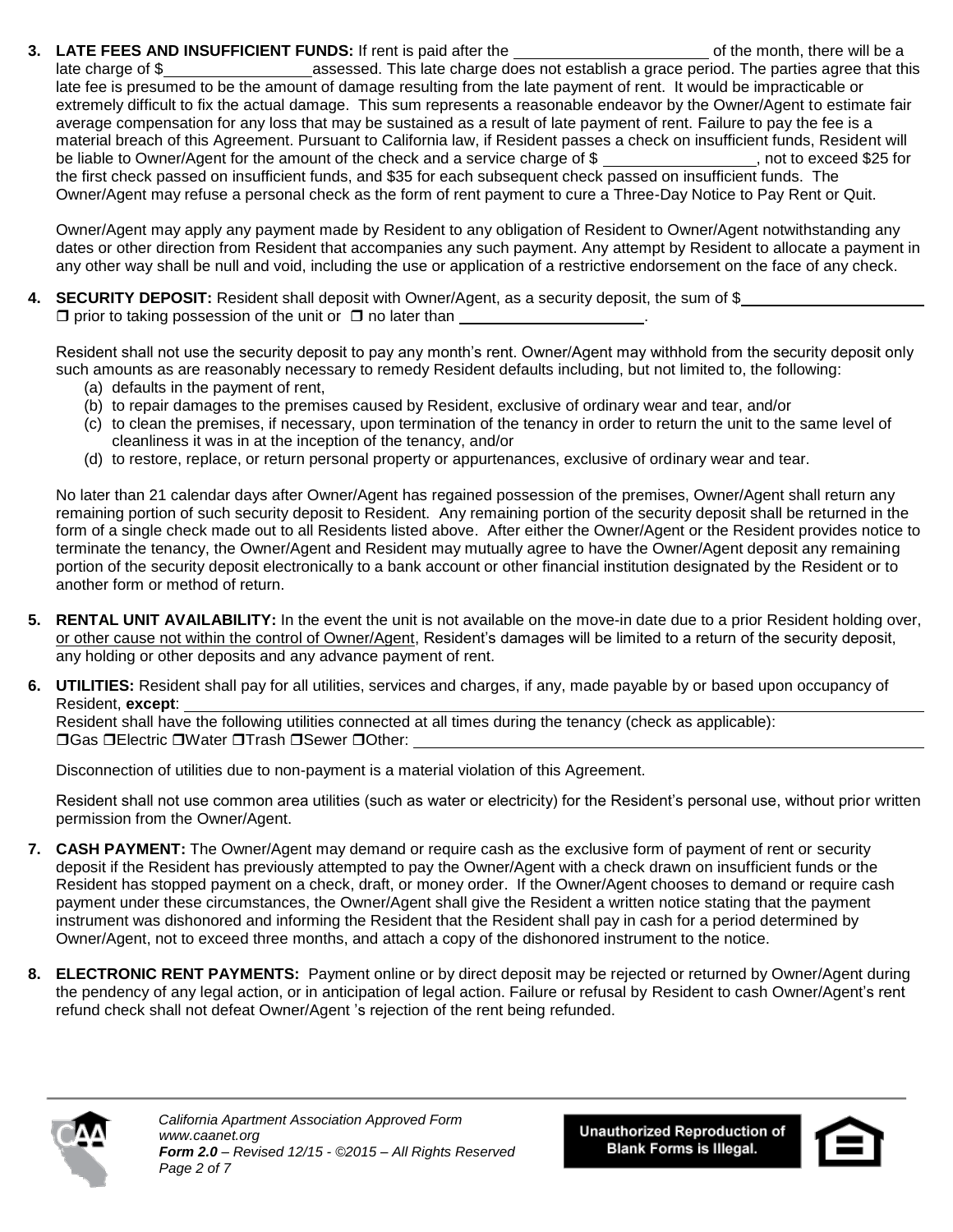- **9. TERMINATION OF AGREEMENT:** Except as prohibited by law, this Agreement may be terminated by Resident after service of a written 30-day notice of termination of tenancy, in accordance with Paragraph 10. Except as prohibited by law, this Agreement may be terminated by the Owner/Agent by service upon the Resident of a written 60-day notice of termination of tenancy. However, Civil Code Section 1946.1 provides that "if any Resident or resident has resided in the dwelling for less than one year", the Owner/Agent may terminate this Agreement by service upon the Resident of a written 30-day notice. Any holding over thereafter shall result in Resident being liable to Owner/Agent for daily rental damages equal to the current fair rental value of the unit, divided by 30.
- **10. AGENT FOR SERVICE OF NOTICES AND PROCESS:** The agent for service of any notices and for service of process is:

|    | (Name of person to whom documents should be delivered) |  |
|----|--------------------------------------------------------|--|
| at |                                                        |  |
|    | (Address where documents should be delivered)          |  |
|    |                                                        |  |

**11. OCCUPANTS:** Premises shall be occupied only by the following named person(s):

| Name | Birthdate        | Name | Birthdate        |
|------|------------------|------|------------------|
| Name | Birthdate        | Name | <b>Birthdate</b> |
| Name | <b>Birthdate</b> | Name | <b>Birthdate</b> |

- **12. GUEST(S):** Any person who is not listed as an Occupant on this Agreement is a Guest. A Guest may not stay on the premises for more than \_\_\_\_ consecutive days, or a total of \_\_\_\_\_ days in a 12 month period. At the discretion of Owner/Agent, Guest(s) who overstay this limit may be required to go through the application process, and if approved, must sign a Rental/Lease Agreement. Resident is responsible for any violation of this Rental/Lease Agreement by Resident's Guests.
- **13. USE OF PREMISES:** The premises shall be used as a dwelling for residential purposes only and for no other reason. No retail, commercial, or professional use of the premises shall be made, unless such use conforms to applicable zoning laws and the prior written consent of Owner/Agent is obtained in advance of such proposed use. As a condition for granting such permission, Owner/Agent may require that Resident obtain liability insurance for the benefit of Owner/Agent.
- **14. SUBLETTING AND ASSIGNMENT:** No portion of the premises shall be sublet nor this Agreement assigned. Any attempted subletting or assignment by Resident shall, at the election of Owner/Agent, be an irremediable breach of this Agreement and cause for immediate termination as provided herein and by law. Resident is prohibited from offering all or part of the premises for short-term rental, such as through AirBNB, VRBO or other such sites. Any person who is not an Occupant or Resident, who occupies any portion of the dwelling unit, for any period of time whatsoever, for any compensation or consideration whatsoever (including, without limitation, the payment of money and/or trade and/or barter of other goods, services, or property occupancy rights) is not a Guest. This constitutes attempted subletting or assignment under this Agreement.
- **15. PROHIBITIONS:** Without Owner/Agent's prior written permission as an addendum to this Agreement, no pets, waterbeds, charcoal burners or other open-flame cooking devices, or liquefied petroleum gas fueled cooking devices ("grills") or

shall be kept or allowed in or about the premises. No clotheslines or drying racks may be used in outdoor areas, balconies, patios, etc. without the Owner/Agent's prior written permission.

**16. QUIET ENJOYMENT:** Resident and Resident's guest(s) shall not violate any criminal or civil law, ordinance or statute in the use and occupancy of the premises, commit waste or nuisance, annoy, molest or interfere with any other person on the property, or neighbor. Any such action may result in the immediate termination of this Agreement as provided herein and by law. Resident shall refrain from creating, or allowing to be created, any noise that is disturbing to other residents. Resident is also responsible for compliance with any local noise ordinances.



**Unauthorized Reproduction of Blank Forms is Illegal.** 

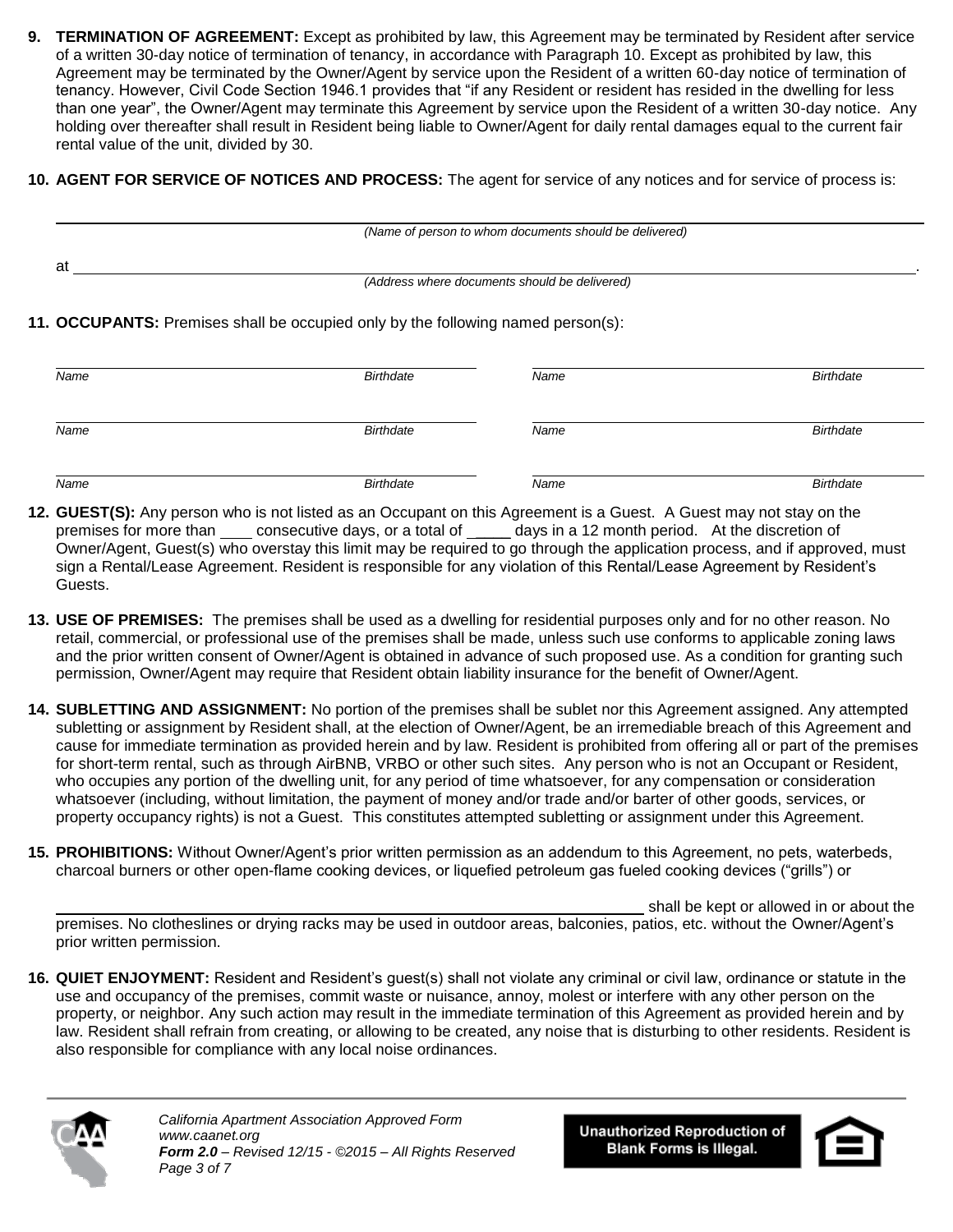## **17. PARKING:**

- This Agreement does not provide for parking of any motor vehicle or motorcycle anywhere in or about the Premises, the Building, and/or the driveway(s). **(If neither box is checked, this provision applies.)**
- $\Box$  This Agreement does provide for parking. Number of parking spaces assigned to Resident's unit . Only one vehicle may be parked in each space. Resident shall only use assigned parking spaces and shall ensure that guests park only in unassigned areas or designated guest parking areas. Resident shall ensure that posted and designated fire zones or "No Parking" areas remain clear of vehicles at all times. Resident shall refrain from parking in unauthorized areas or in another resident's designated parking space. (Vehicles parked in unauthorized areas or in another resident's space may be towed away at the vehicle owner's expense.) Only currently registered vehicles may be parked on the property. A vehicle that lacks an engine, transmission, wheels, tires, doors, windshield, or any other major part or equipment necessary to operate safely on the highways, is subject to tow under California Vehicle Code 22658. Vehicles parked in violation of local laws/ordinance are subject to tow.
- **18. SMOKING PROHIBITION:** Smoking of tobacco products is prohibited everywhere on the premises, including in individual units and interior and exterior common areas, **unless** Owner/Agent has adopted a different policy that is attached as an addendum to this Agreement. Local ordinances may restrict the use of e-cigarettes on the premises. (Check a box if an addendum is attached).
	- $\Box$  This property's policy with respect to allowing smoking is in the attached addendum.
	- This property is subject to a local non-smoking ordinance. The policy for this property is in the attached addendum.

Resident shall inform his or her guest(s) of this Smoking Prohibition. Resident shall promptly notify Owner/Agent in writing of any incident where tobacco smoke is migrating into Resident's unit from sources outside of Resident's unit. Resident acknowledges that Owner/Agent's adoption of this policy, does not make the Owner/Agent the guarantor of the Resident's health or of the smoke-free condition of the areas listed above. However, Owner/Agent shall take reasonable steps to enforce this provision. Owner/Agent shall not be required to take steps in response to smoking unless Owner/Agent has actual knowledge or has been provided written notice.Owner/Agent and Resident agree that the other residents of the property are the third party beneficiaries of this provision. A resident may sue another resident to enforce this provision but does not have the right to evict another resident. Any lawsuit between residents regarding this provision shall not create a presumption that the Owner/Agent has breached this Agreement. A breach of this provision by the Resident shall be deemed a material breach of the Rental/Lease Agreement and grounds for immediate termination of the Rental/Lease Agreement by the Owner/Agent.

- **19. ACCESS CHARGES:** Resident should take care not to lock himself/herself out of the Premises. If Owner/Agent is required to assist any Resident in gaining entry to the Premises, Resident may be assessed a charge for the actual costs, including out of pocket expenses, incurred by Owner/Agent and Owner/Agent may require Resident to contract with a professional locksmith.
- **20. PLUMBING:** Cost of repair or clearance of stoppages in waste pipes or drains, water pipes or plumbing fixtures caused by Resident's negligence or improper usage are the responsibility of the Resident. Resident shall reimburse Owner/Agent for these costs on demand.
- **21. FINES AND PENALTIES:** Resident is responsible for any fines or other costs occasioned by violations of the law by Resident or Resident's guests on the premises or property while Resident is in possession. If any such fines or costs are levied against Owner/Agent, Resident agrees to pay such fines or costs attributed to Resident's tenancy or the conduct of Resident, Resident's guests or others at the premises, upon receipt of an invoice from Owner/Agent. The obligation to pay fines and costs assessed against Owner/Agent may be in addition to any assessed directly against Resident.
- **22. REPAIRS AND ALTERATIONS:** Resident shall make a written request to Owner/Agent regarding any repairs, decorations or alterations contemplated. Except as provided by law, no repairs, decorating or alterations shall be done by Resident without Owner/Agent's prior written consent. This includes, but is not limited to, painting, wallpapering, and changing locks. Resident may not make any alterations to cable or telephone inside wiring (such as may occur when changing telecommunications providers or adding phone lines) without prior written consent of the Owner/Agent. The consent request regarding proposed alterations to inside wiring shall include the name, address, and telephone number of any new telecommunications providers. Resident agrees to pay all costs resulting from the alteration and agrees to pay to the Owner/Agent any costs associated with restoring the inside wiring to the condition at the time of move-in, except for reasonable wear and tear. Resident shall hold Owner/Agent harmless and indemnify Owner/Agent as to any mechanic's lien recordation or proceeding caused by Resident.
- **23. ACCEPTANCE OF PREMISES:** Resident has inspected the premises, furnishings and equipment, and has found them to be satisfactory. All plumbing, heating and electrical systems are operative and deemed satisfactory.



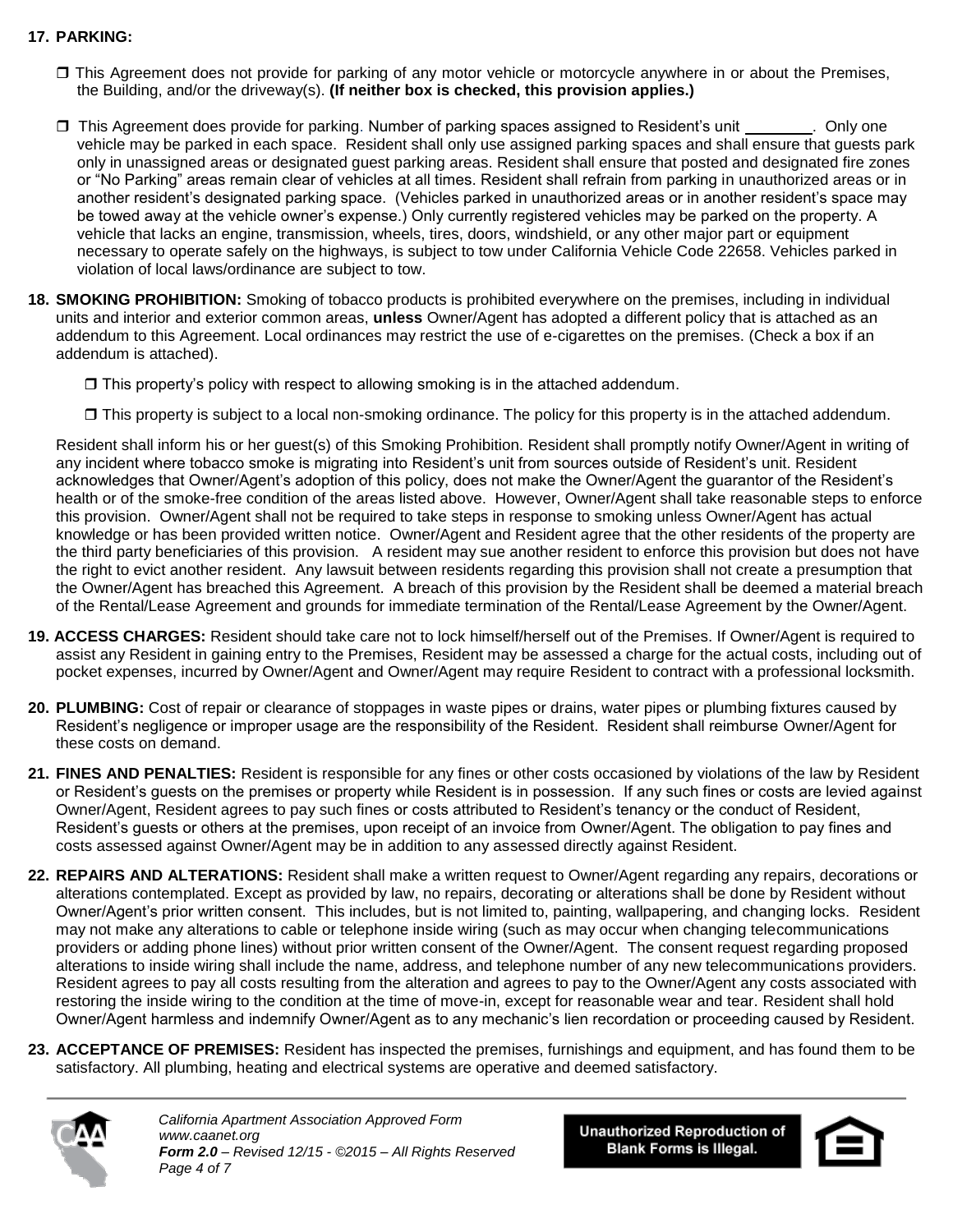## **24. CARE, CLEANING AND MAINTENANCE:** Except as prohibited by law, Resident agrees:

- (a) to keep the premises as clean and sanitary as their condition permits and to dispose of all rubbish, garbage and other waste, in a clean and sanitary manner, unless Owner/Agent has expressly agreed otherwise in writing in an addendum to this Agreement. Resident shall ensure that large boxes are broken apart before being place in trash containers. Resident shall be responsible, at Resident's expense, for hauling to the dump those items too large to fit in the trash containers. Resident shall not dispose of any flammable liquids, rags or other items soaked with flammable liquids or any other hazardous material in trash containers or bins;
- (b) to properly use and operate all electrical, gas and plumbing fixtures and keep them as clean and sanitary as their condition permits;
- (c) to keep the premises and furniture, furnishings and appliances, and fixtures, which are rented for Resident's exclusive use, in good order and condition;
- (d) not to willfully or wantonly destroy, deface, damage, impair or remove any part of the structure or dwelling unit or the facilities, equipment, or appurtenances thereto or to permit any person on the premises, to do any such thing;
- (e) to occupy the premises as a residence, utilizing portions thereof for living, sleeping, cooking or dining purposes only which were respectively designed or intended to be used for such purposes.
- (f) to leave the premises in the same condition as it was received, subject to normal wear and tear, as its condition permits.
- (g) to return the premises, upon move-out to the same level of cleanliness it was in at the inception of the tenancy.
- (h) to pay Owner/Agent for costs to repair, replace or rebuild any portion of the premises damaged by the Resident, Resident's guests or invitees.
- (i) to promptly advise Owner/Agent of any items requiring repair, such as locks, light switches or dripping faucets. Resident shall make repair requests as soon after the defect is noted as is practical.
- (j) to keep Resident's personal property inside Resident's unit, unless Owner/Agent has expressly agreed otherwise in writing in an addendum to this Agreement. Resident shall refrain from shaking or hanging clothing, curtains, rugs, and other coverings and cloths outside of any window ledge or balcony. Plants and other items may not be placed on balcony railings or ledges, unless Owner/Agent has expressly agreed otherwise in writing in an addendum to this Agreement.
- (k) Resident shall refrain from storing gasoline, cleaning solvent or other flammable liquids in the unit.
- **25. LANDSCAPING:** Resident □ is □ is not (check one) responsible for the upkeep of the vard and maintenance of the landscaping, including watering, mowing, weeding and clipping, or  $\Box$  please see attached Addendum. Resident shall promptly advise Owner/Agent of any problems with the landscaping, including, but not limited to, dead grass, plants or tree limbs, insect infestations, discolored or yellowing foliage and insufficient irrigation or leaks. Resident may not delegate the responsibilities of this paragraph to any person, including a contractor or other landscaping professional. Resident may not alter the landscaping, or engage in "personal agriculture" without Owner/Agent's prior written permission.
- **26. SMOKE DETECTION DEVICE:** The premises are equipped with a functioning smoke detection device(s), and Resident shall be responsible for testing the device weekly and immediately reporting any problems, maintenance or need for repairs to Owner/Agent. If battery operated, Resident is responsible for changing the detector's battery as necessary. Resident may not disable, disconnect or remove the detector. Owner/Agent shall have a right to enter the premises to check and maintain the smoke detection device as provided by law.
- **27. CARBON MONOXIDE DETECTION DEVICE:** If the premises are equipped with a functioning carbon monoxide detection device(s), Resident shall be responsible for testing the device weekly and immediately reporting any problems, maintenance or need for repairs to Owner/Agent. If battery operated, Resident is responsible for changing the detector's battery as necessary. Resident may not disable, disconnect or remove the detector. Owner/Agent shall have a right to enter the premises to check and maintain the carbon monoxide detection device as provided by law.
- **28. WAIVER OF BREACH:** The waiver by either party of any breach shall not be construed to be a continuing waiver of any subsequent breach. The receipt by Owner/Agent of the rent with the knowledge of any violation of a covenant or condition of this agreement shall not be deemed a waiver of such breach. No waiver by either party of the provisions herein shall be deemed to have been made unless expressed in writing and signed by all parties to this Agreement.
- **29. JOINT AND SEVERAL LIABILITY:** The undersigned Resident(s), whether or not in actual possession of the premises, are jointly and severally liable for all obligations under this Agreement and shall indemnify Owner/Agent for liability arising prior to the return of possession to the Owner/Agent for personal injuries or property damage caused or permitted by Resident(s), their guests, and invitees. This does not waive "Owner/Agent's duty of care" to prevent personal injury or property damage where that duty is imposed by law.



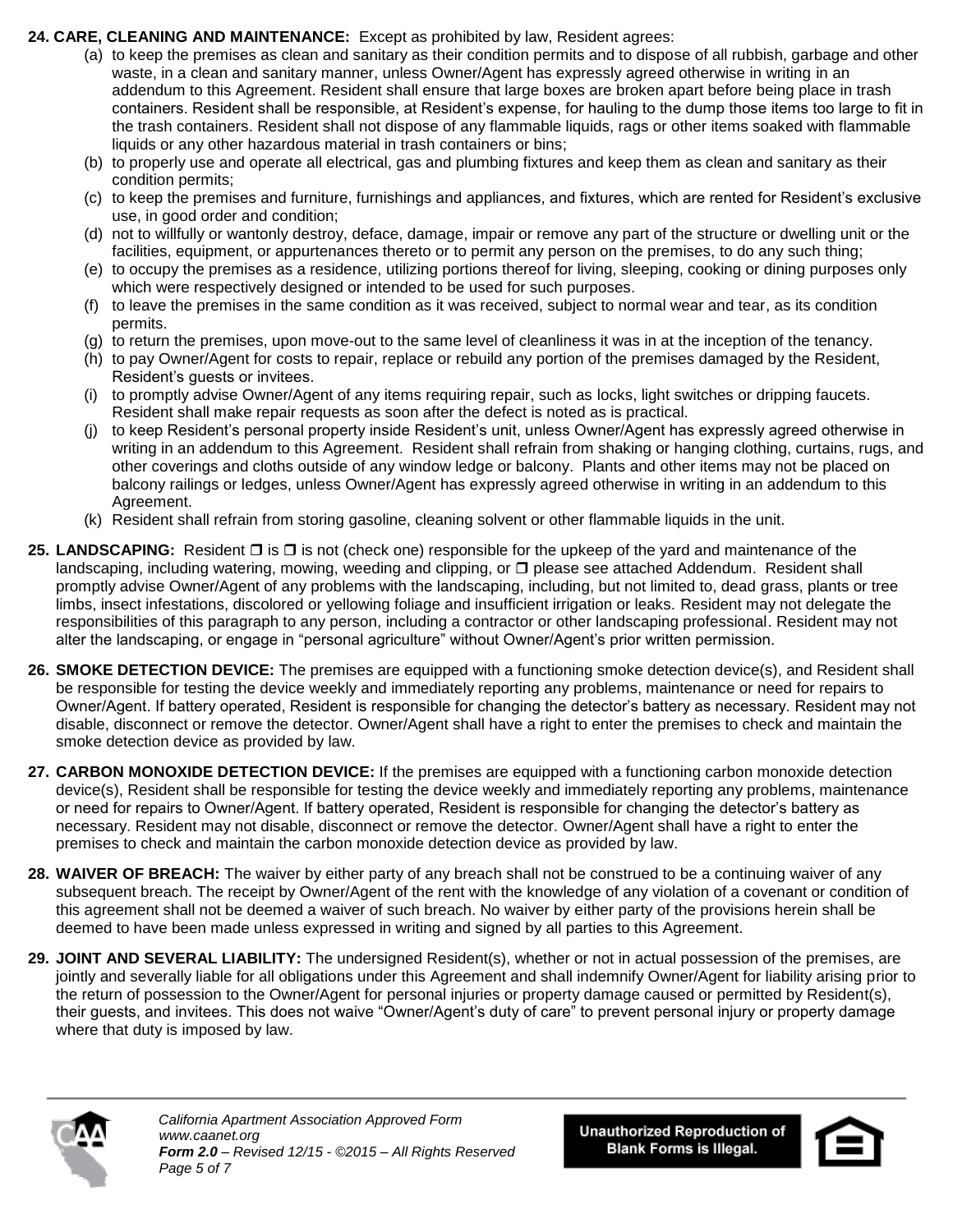- **30. RENTERS INSURANCE:** Resident's property is not insured by Owner/Agent. Resident is not a co-insured and is expressly excluded from coverage under any insurance policy held by Owner/Agent which is now in effect or becomes effective during the term of this Agreement. (CHECK ONE BOX)
	- $\Box$  Resident is required to maintain renters insurance throughout the duration of the tenancy as specified in the attached Renters Insurance Addendum. Resident must provide proof of such insurance to the Owner/Agent:

 $\Box$  within 30 days of the inception of the tenancy.

 $\square$  prior to occupancy.

 $\Box$  by *(date)* 

Failure to comply with this requirement is a material violation of the Rental/Lease Agreement.

- $\Box$  Resident is encouraged but not required to obtain renters insurance.
- **31. ENTRY:** California law allows Owner/Agent or their employee(s) to enter the premises for certain purposes during normal business hours. The Owner/Agent will provide written notice to the Resident prior to the entry of the dwelling unit whenever required by state law. (Civil Code Section 1954.) Resident's non-compliance with Owner/Agent's lawful request for entry is a material breach of this Agreement that may be cause for immediate termination as provided herein and by law.
- **32. DESTRUCTION OF OR DAMAGE TO THE PREMISES:** In the event the premises are partially or totally damaged or destroyed by fire or other cause, the following will apply:
	- a. If the premises are totally destroyed by fire, earthquake or other casualty, this Agreement will terminate, as of the date on which the damage occurs. However, if the damage or destruction is the result of the negligence of the Resident, or his or her invitees, then the Agreement will not terminate, unless notice is given by the Owner/Agent, specifying the termination date.
	- b. If the premises are only partially damaged, or are temporarily uninhabitable, as determined by Owner/Agent, Owner/Agent will use due diligence to begin the process to repair such damage and restore the premises as soon as possible. If only part of the premises cannot be used, there will be a proportionate reduction of rent until the premises are repaired, to be determined solely by Owner/Agent.
- **33. SALE OF PROPERTY:** In the event of the sale or refinance of the property: If Owner/Agent presents to Resident a "Resident's Certification of Terms - Estoppel Certification," or other similar Estoppel Certification form, Resident agrees to execute and deliver the certificate acknowledging that this Agreement is unmodified and in full force and effect, or in full force and effect as modified with the consent of Owner/Agent, and stating the modifications, within ten (10) days of written notice. Failure to comply shall be deemed Resident's acknowledgement that the certificate as submitted by Owner/Agent is true and correct and may be relied upon by any lender or purchaser.
- **34. NOTICE:** Pursuant to Section 290.46 of the Penal Code, information about specified registered sex offenders is made available to the public via an Internet Web site maintained by the Department of Justice at www.meganslaw.ca.gov. Depending on an offender's criminal history, this information will include either the address at which the offender resides or the community of residence and ZIP Code in which he or she resides.
- **35. CREDIT REPORTS:** A negative credit report reflecting on your credit history may be submitted to a credit reporting agency if you fail to fulfill the terms of your credit obligations. Resident expressly authorizes Owner/Agent (including a collection agency) to obtain Resident's consumer credit report, which Owner/Agent may use if attempting to collect past due rent payments, late fees, or other charges from Resident, both during the term of the Agreement and thereafter.
- **36. SEVERABILITY CLAUSE:** If any provision of this Agreement is held illegal or unenforceable in a judicial proceeding, such provision shall be severed and shall be inoperative, and the remainder of this Agreement shall remain operative and binding on the Parties.